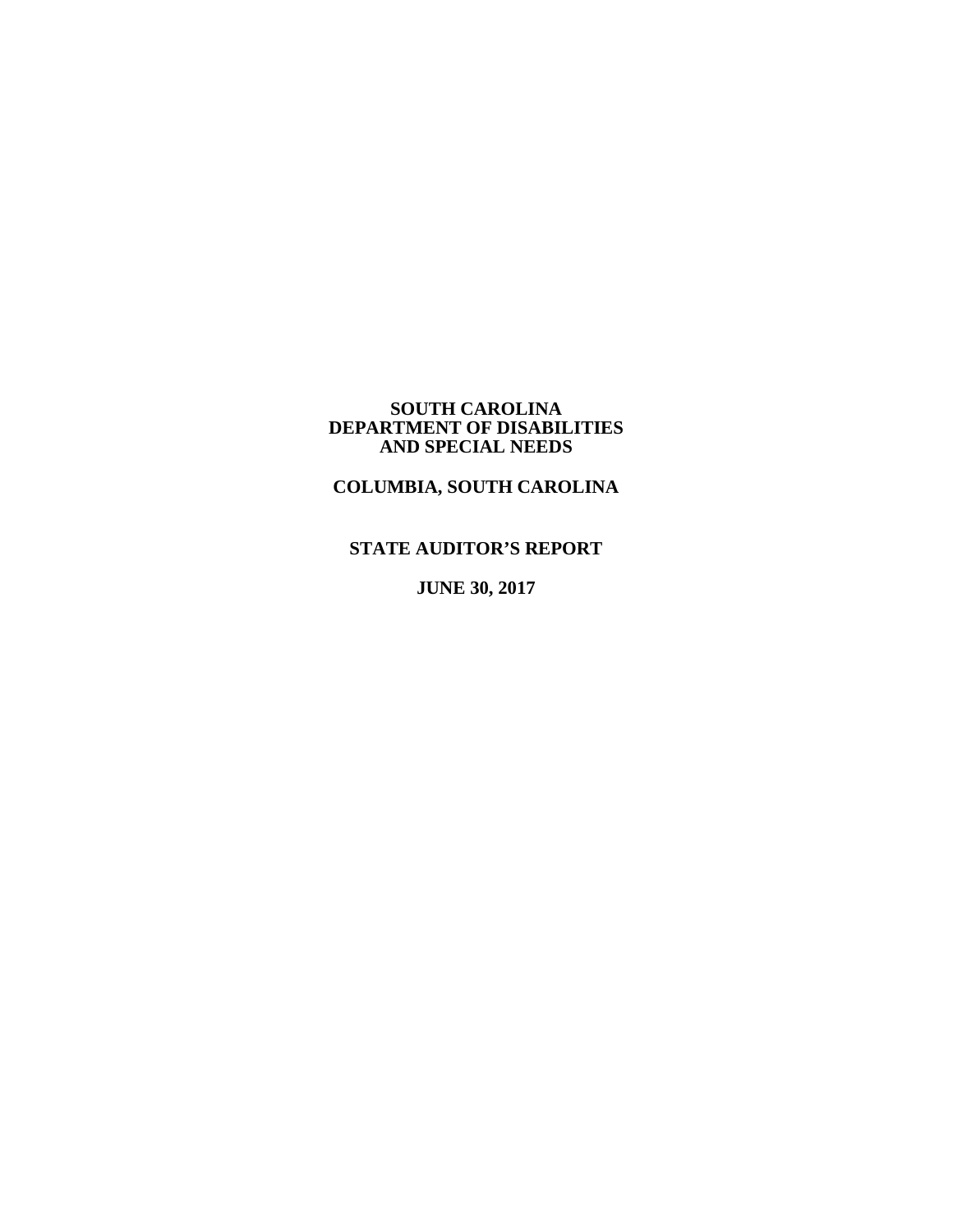

Independent Accountant's Report on Applying Agreed-Upon Procedures

July 2, 2018

Members of the Commission South Carolina Department of Disabilities and Special Needs Columbia, South Carolina

We have performed the procedures described in Attachment 1, which were agreed to by the management of the South Carolina Department of Disabilities and Special Needs (the Department), on the systems, processes and behaviors related to financial activity of the Department for the fiscal year ended June 30, 2017. The Department's management is responsible for the systems, processes and behaviors related to financial activity. The sufficiency of these procedures is solely the responsibility of the specified parties in this report. Consequently, we make no representation regarding the sufficiency of the procedures described in Attachment 1 either for the purpose for which the agreed-upon procedures report has been requested or for any other purpose.

This agreed-upon procedures engagement was conducted in accordance with attestation standards established by the American Institute of Certified Public Accountants. We were not engaged to and did not conduct an examination or review, the objective of which would be an opinion or conclusion, respectively, on the systems, processes and behaviors related to financial activity of the Department. Accordingly, we do not express an opinion or conclusion. Had we performed additional procedures, other matters might have come to our attention that would have been reported to you.

The concept of materiality does not apply to findings to be reported in an agreed-upon procedures engagement. Therefore, all findings from the application of the agreed-upon procedures must be reported unless the definition of materiality is agreed to by the specified parties. Management of the Department has agreed that the following deficiencies will not be included in the State Auditor's Report on Applying Agreed-Upon Procedures:

- Clerical errors of less than \$1,000 related to processing cash receipts and cash disbursements transactions unless the errors occur in ten percent or more of the transaction class inspected.
- Clerical errors of less than \$1,000 related to reporting packages.
- Errors in applying account coding definitions to accounting transactions unless it is determined that ten percent or more of the accounting transactions inspected were found to be in error.
- Reporting packages which are submitted less than three business days after the due date unless it is determined that more than two of the reporting packages were submitted late.

This report is intended solely for the information and use of the governing body and management of the South Carolina Department of Disabilities and Special Needs and is not intended to be and should not be used by anyone other than these specified parties. However, this report is a matter of public record and its distribution is not limited.

Yours very truly,

George & Kennedy, II

**C**OSA SC.GOV

George L. Kennedy, III, CPA State Auditor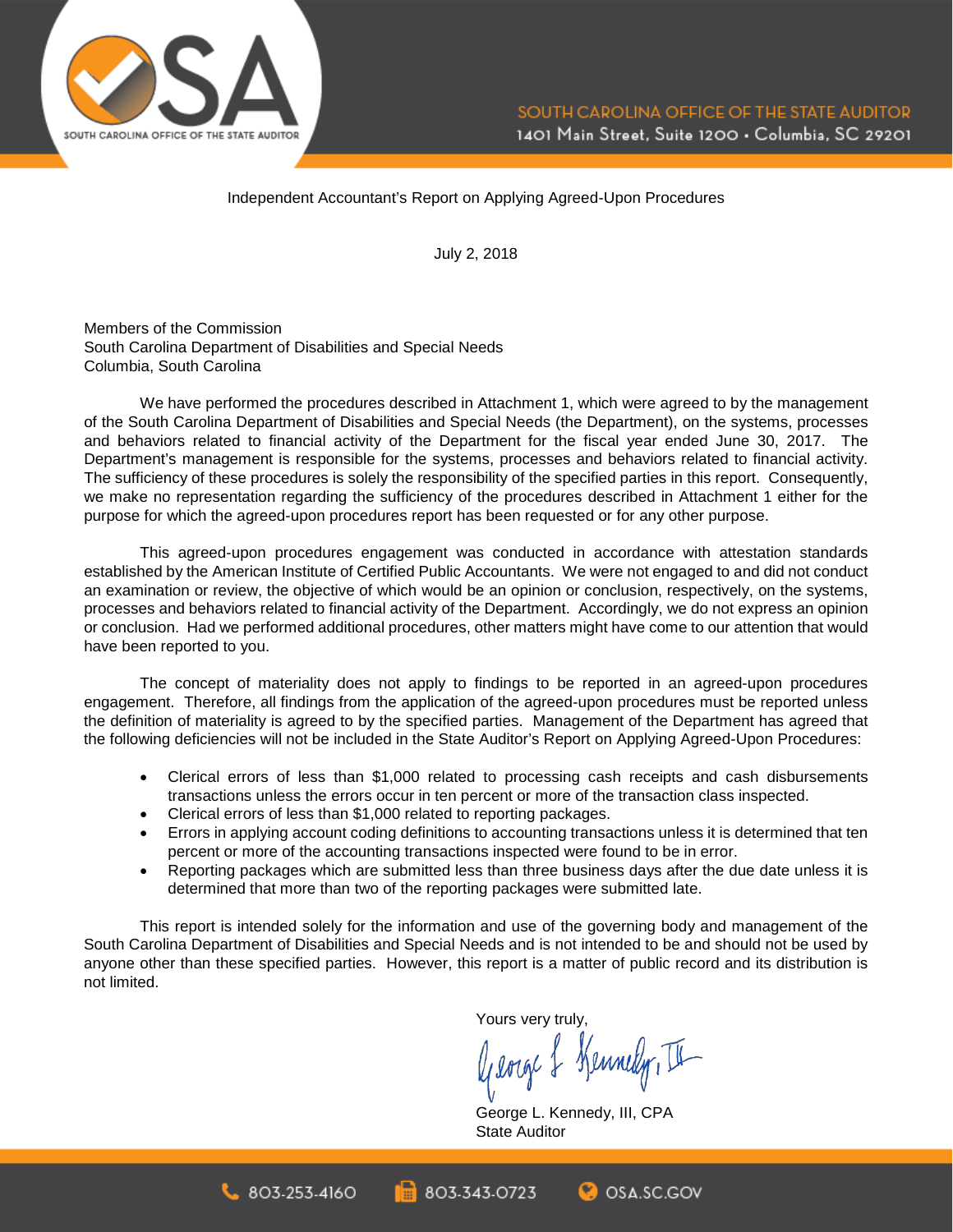## **South Carolina Office of the State Auditor Agreed-Upon Procedures - South Carolina Department of Disabilities and Special Needs (J16)**

# **Cash Receipts/Revenues**

- 1. Compare current year revenues at the subfund and account level from sources other than State General Fund appropriations to those of the prior year. Obtain and document an understanding of variations over \$50,000 and 10% for General Funds, \$2,500,000 and 10% for Earmarked Funds, \$15,000 and 10% for Restricted Funds, and \$10,000 and 10% for Federal Funds.
- 2. Randomly select twenty-five cash receipts transactions and inspect supporting documentation to:
	- Agree transaction amount, date, payor, document number, and account coding to the general ledger.
	- Determine that revenues/receipts were deposited in a timely manner, in accordance with Proviso 117.1 of the Appropriation Act.
	- Ensure that both revenue collections and amounts charged are properly authorized by law.
- 3. Randomly select nine cash receipts and inspect supporting documentation to determine that receipts are recorded in the proper fiscal year.

We found no exceptions as a result of the procedures.

# **Cash Disbursements/Non-Payroll Expenditures**

- 4. Compare current year non-payroll expenditures at the subfund and account level to those of the prior year. Obtain and document an understanding of variations over \$1,500,000 and 10% for General Funds, \$2,500,000 and 10% for Earmarked Funds, \$10,000 and 10% for Restricted Funds, and \$10,000 and 10% for Federal Funds.
- 5. Randomly select twenty-five non-payroll disbursements and inspect supporting documentation to determine:
	- Transaction is properly completed as required by Department procedures; invoice(s) agree(s) with general ledger as to vendor, amount, number, and date.
	- All supporting documents and approvals required by Department procedures are present and agree with the invoice.
	- The transaction is a bona fide expenditure of the Department, properly coded to the general ledger.
	- Disbursement complied with applicable State laws, rules, and regulations including the State Consolidated Procurement Code, state travel regulations etc.
	- Clerical accuracy / confirm proper sales/use tax.
- 6. Randomly select twenty-five non-payroll disbursements and inspect supporting documentation to determine that disbursements are recorded in the proper fiscal year.

We found no exceptions as a result of the procedures.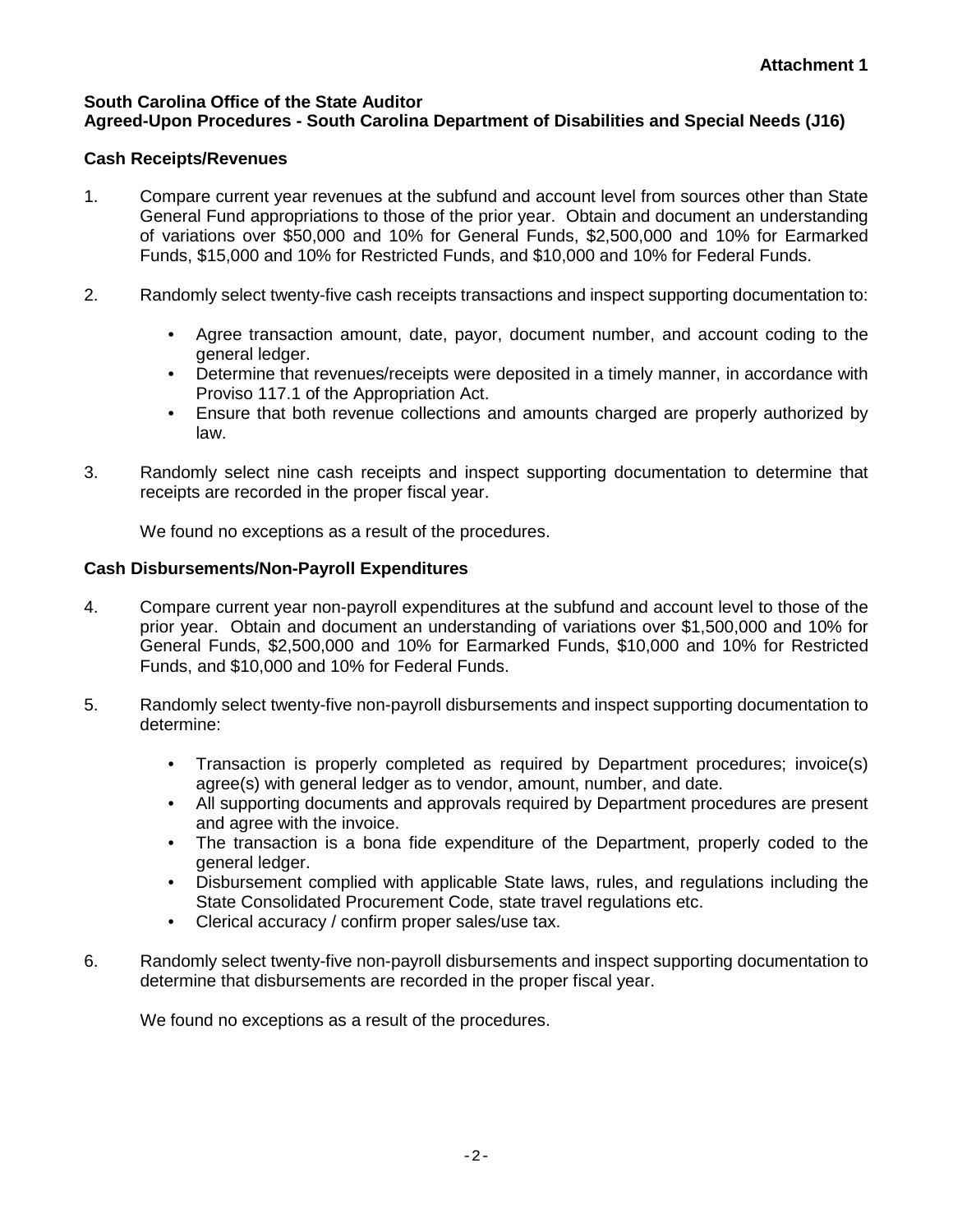# **Payroll**

- 7. Compare current year payroll expenditures at the subfund and account level to those of the prior year. Obtain and document an understanding of variations over \$1,500,000 and 10% for General Funds, \$2,500,000 and 10% for Earmarked Funds, and \$10,000 and 10% for Restricted Funds.
- 8. Randomly select twenty-five employee payments and inspect supporting documentation during the fiscal year to:

For Salaried Employees:

- Obtain and inspect the employee's payroll and/or personnel file for various forms, communications, etc., to confirm that the person is a bona fide employee of the Department.
- Agree gross pay to supporting documentation confirming all changes to gross salary for the year. Determine that all changes have been properly approved.

For Hourly Employees:

- Obtain and inspect the employee's payroll and/or personnel file for various forms, communications, etc., to confirm that the person is a bona fide employee of the Department.
- Confirm the hourly rate and time sheets are properly approved; recalculate gross pay.
- 9. Randomly select ten bonus pay disbursements to determine:
	- The employee does not make more than \$100,000 annually.
	- Bonuses received during the year did not exceed \$3,000.
	- The transaction was appropriately documented and approved.
- 10. Randomly select ten employees hired during the fiscal year to determine if they were added to the payroll in accordance with the Department's policies and procedures and that their first pay check was properly calculated in accordance with applicable State law.
- 11. Randomly select twenty-five employees who terminated employment during the fiscal year to determine if they were removed from the payroll in accordance with the Department's policies and procedures, that the employee's last pay check was properly calculated and that the employee's leave payout was properly calculated in accordance with applicable State law.
- 12. Compare the percentage change in personal service expenditures between the current year and prior year to the percentage change in employer contributions expenditures between the current year and prior year. Obtain an explanation of variations over 10%.
- 13. Compute the percentage distribution of fringe benefit expenditures by fund source and compare to the actual distribution of recorded personal service expenditures by fund source. Obtain an explanation of variations over 10%.

We found no exceptions as a result of the procedures.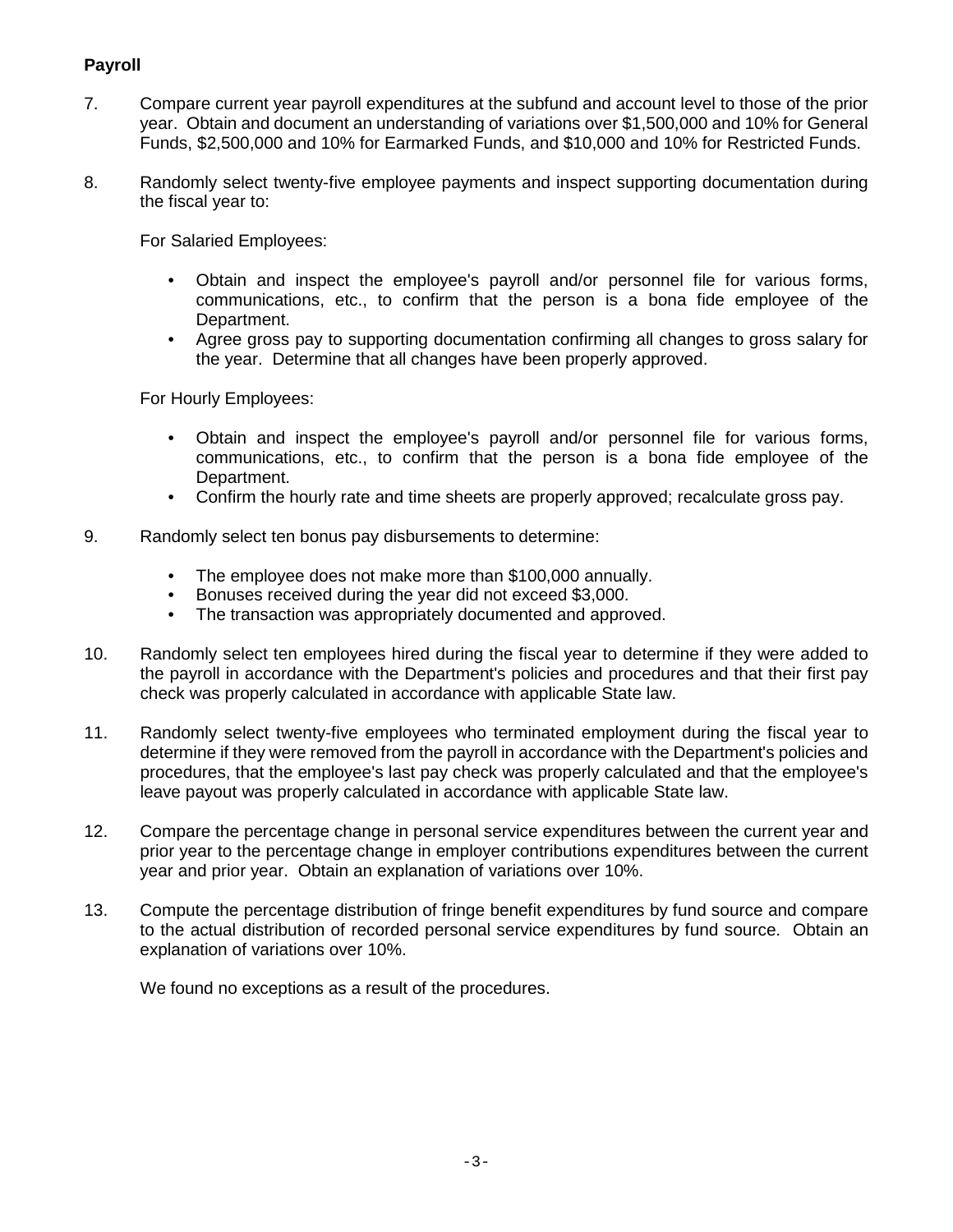### **Journal Entries and Transfers**

- 14. Randomly select twenty-one journal entries and four transfers for the fiscal year to:
	- Trace postings to the general ledger, confirming amounts agree with supporting documentation.
	- Confirm transaction is properly approved.
	- Inspect supporting documentation to confirm the purpose of the transaction.

We found no exceptions as a result of the procedures.

### **Appropriation Act**

- 15. Inspect the Appropriation Act work program, provided to and completed by management, confirming areas of noncompliance, if any.
- 16. Confirm compliance with Department-specific state provisos by inquiring with management and observing supporting documentation, where applicable.

We found no exceptions as a result of the procedures.

#### **Reporting Packages**

- 17. Obtain copies of fiscal year end reporting packages submitted to the Office of the State Comptroller General (CG). Inspect the Master Reporting Package Checklist to determine the appropriate reporting packages were prepared and submitted by the due date established by the CG's Reporting Policies and Procedures Manual.
- 18. In addition to the procedure above, we will perform the following:
	- Cash and Investments Reporting Package

Determine if responses and amounts are reasonable/accurate based on inspection of the SCEIS general ledger, the South Carolina Enterprise Information System (SCEIS) Yearend Reporting – Cash and Investments report, bank statements, year-end reconciliations and/or Department prepared/maintained records. Furthermore, determine if the Department's petty cash account was properly authorized by the Office of the State Auditor.

• Other Receivables Reporting Package

Determine if reported amounts are accurate based on inspection of the SCEIS general ledger, haphazardly selected transactions, the SCEIS Yearend Reporting – Accounts Receivable Current with Customer report and/or Department prepared records.

• Inventory Reporting Package

Determine if reported amounts agree to the SCEIS Yearend Reporting – Inventory report. In addition, determine if the Department's physical inventory was properly completed by agreeing haphazardly selected amounts to the SCEIS general ledger and/or Department prepared records.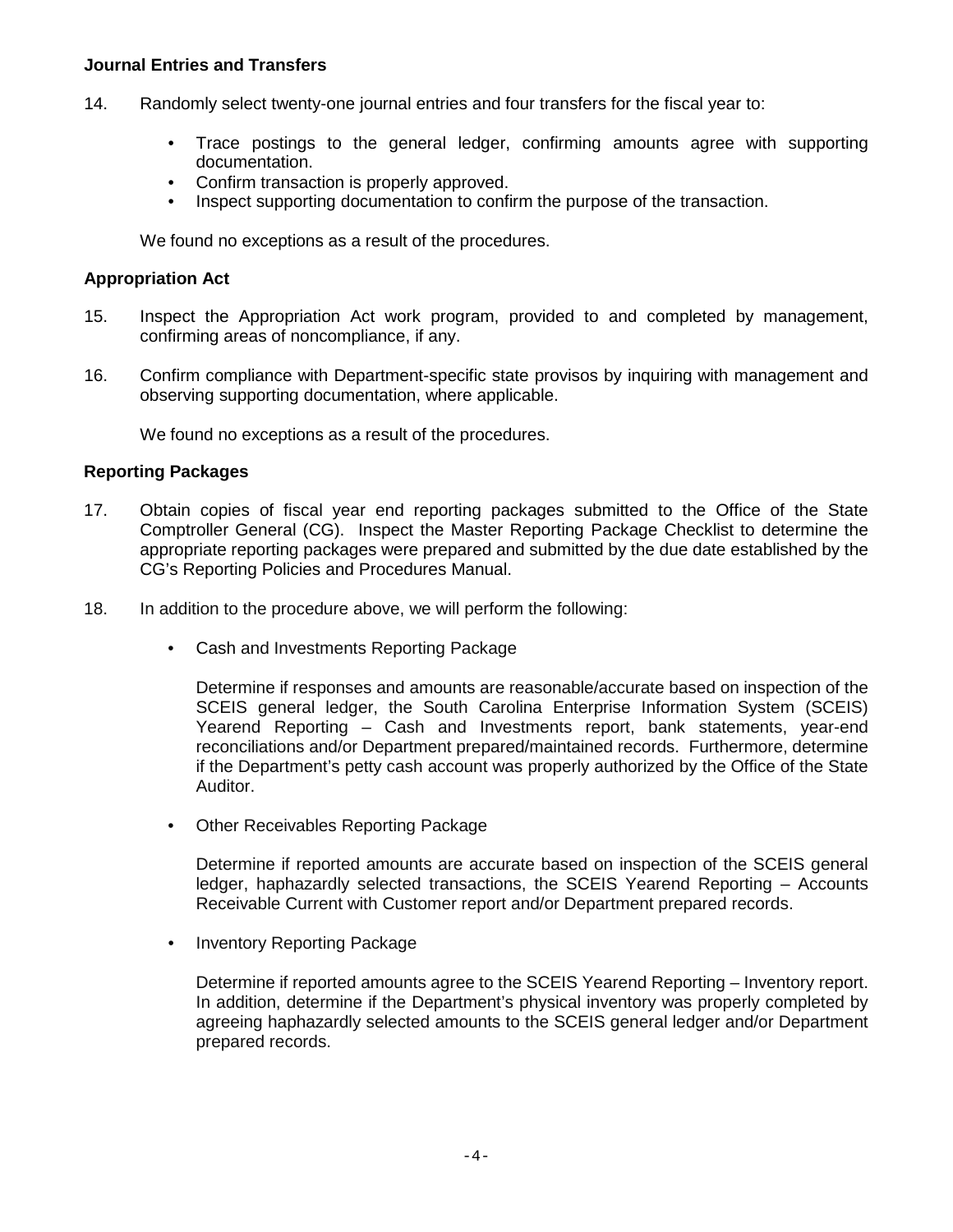## **Reporting Packages (Continued)**

• Capital Assets Reporting Package

Determine if responses and reported amounts are reasonable/accurate based on inspection of the SCEIS general ledger, the SCEIS Asset History Sheet and/or Department prepared records.

Haphazardly select five capital asset acquisitions and inspect supporting documentation to determine the asset was properly capitalized and posted to the general ledger as to amount and account and assigned the proper useful life in accordance with State policy.

Haphazardly select five capital asset retirements and inspect supporting documentation to determine the asset was properly removed from the Department's books and the disposal was properly approved.

• Accounts Payable

Determine if reported amounts are reasonable/accurate based on inspection of the SCEIS general ledger, SCEIS Yearend Reporting – Prior Year Payables with Vendor and/or Department prepared records. In addition, haphazardly select five payable transactions to determine if the amounts were properly classified.

• Interfund Payables and Receivables Reporting Package

Determine if reported amounts are reasonable/accurate based on the inspection of the SCEIS general ledger, SCEIS Yearend Reporting – Inter-Agency Prior Year Payables with Vendor report and/or Department prepared records. In addition, haphazardly select payables/receivables as necessary to determine if amounts were properly classified.

• Subsequent Events Questionnaire

Determine if responses are reasonable/accurate and any required supplemental information was properly prepared and submitted based on inspection of the SCEIS general ledger and/or Department prepared records. In addition, haphazardly select three payables from the Subsequent Events Accounts Payable Worksheet and determine if the amounts were properly classified and reported and excluded from the original Accounts Payable Reporting Package submission.

# **Finding:**

On the subsequent events questionnaire, the Department responded that no late submissions of leave were identified. However late submissions of leave exceeding \$6,000 existed in the leave system when the subsequent events questionnaire was submitted.

## **Management's Response:**

The CG discontinued reporting package 3.17 Payroll Liabilities beginning in FY 2017 which caused confusion regarding the need to update this information for the Subsequent Events reporting package. In the future DDSN will ensure it reruns all pertinent SCEIS reports to quantify late submissions of leave prior to submission of the Subsequent Events reporting package.